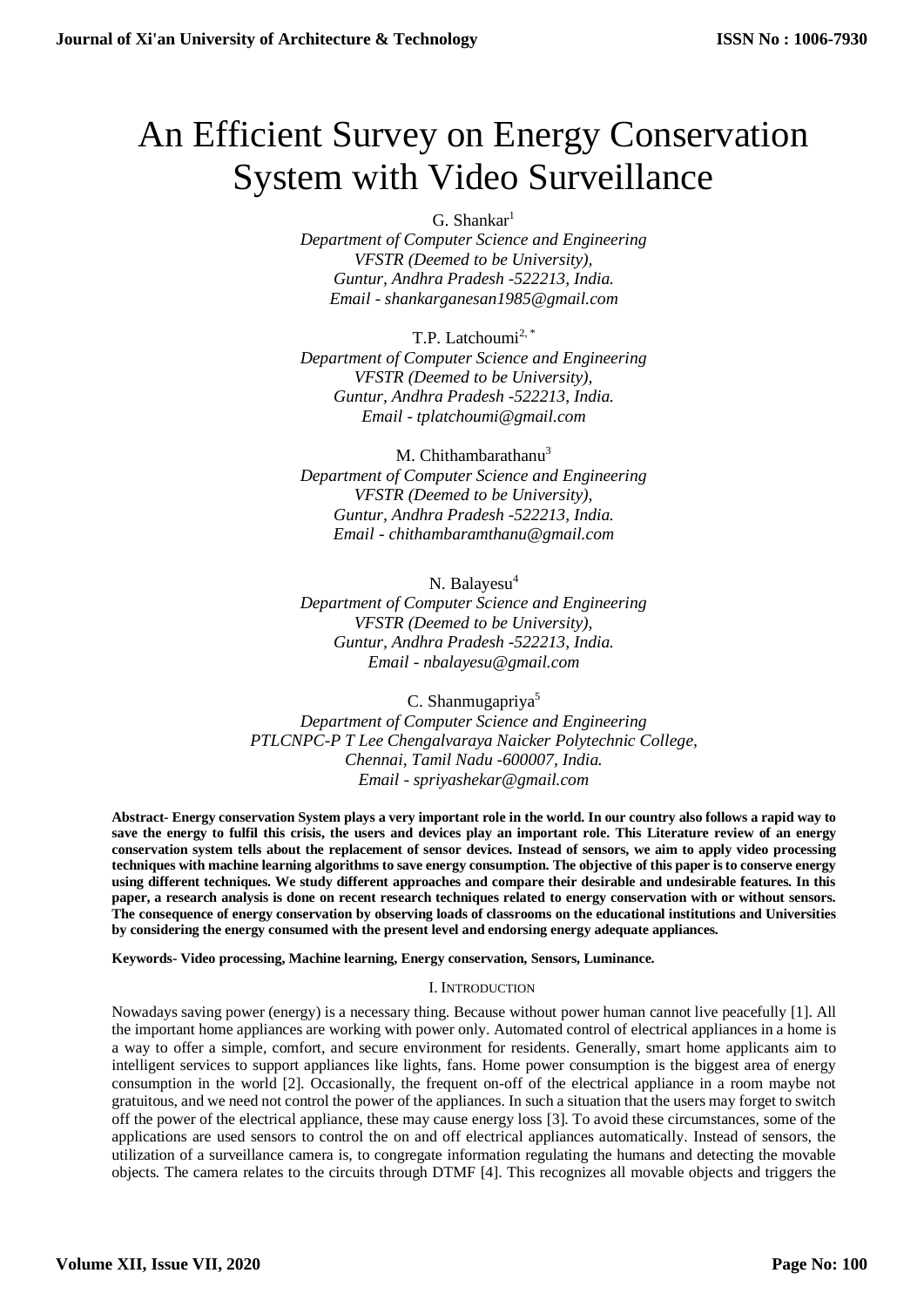appliances [5], Surveillance is the progress that monitoring such objects or a scene, and it is classified into three types manual, semi-autonomous, and fully autonomous. One of the most popular methods used in video surveillance is manual, while semi-autonomous surveillance here essential momentous human intervention beside with video processing [6]. In another way the video surveillance system with no human intervention is fully autonomous. Consider the input as a video sequence and high-level decision-making tasks are performing by gesture recognition and abnormal event-detection [7].

We aimed to propose a system with the live video, the human object is detecting with the area which we consider the image differences and with a different value that we identify a human in the scene. Once the object was identified with surveillance video then the DTMF (Digital Tune Modular Frequency) in the hardware component is directed to control the actions of appliances like lights, fans [8].

Information technology plays an important role in human life in recent days. Information and Communication Systems are greatly deployed in human life every day. Various surveillance cameras are used for security purposes and installed in all areas. These cameras take large more videos and images are extracted from the video which is used for surveillance purposes. A surveillance system requires a human operator for constant monitoring of fully human monitoring capabilities. The developing countries suffering from energy cries, such a frequent supply of electrical power to the surveillance system is most difficult [9].



Figure 1 Simple Overview of Energy Conservation

Figure 1 represents that initially a room was focused on surveillance cameras, the video is capturing life through the surveillance camera. From the video, we tried to find the human objects with background subtraction and foreground detections algorithms. Based on the human presence in a room, the electrical appliances are controlled. In case a human can cross over the light or fan etc., then we aim to control the device either on or off. So, we can easily control all the electrical devices installed in the room with surveillance cameras. Later we are aimed to control the electrical appliances with human identification or with illuminance level for outside rooms like a corridor, street, etc., In most researchers has done this implementation with some sensor device, but here we tried to implement with surveillance video, means that no usage of any sensors.

In a surveillance application, we have many algorithms for finding humans in the scene. Mostly the researchers looking background subtraction and foreground detection algorithm for identifying a human object in a video. For this, we have many algorithms. Illuminance levels are captured based on lightening weather conditions, like the scene as captured by the surveillance as somewhat darkness then we compare the video with the weather data to identify whether conditions like evening or night then we decide to control the lights should be in on/off.

The idea behind is to detect a human object in a video is taken from pedestrian path human detection [10] and face recognition [11]. The human in pedestrian detection is finding the whole human body but while consider face recognition is to detect the human face. The main difference with these two is human detection is to find whether the object is there or not whereas the face recognition is to find a person is there or not. The main motive of object detection in pedestrian is to find the object motion like sitting or walking. Here the upper half of a human body is considered as a human body and it consists of face, hands, and half of the upper human body.

Lighting is an area, to achieve the energy efficiency at the design level, by incorporating the modern energy-efficient lamp luminaries and gears. Controlling the appliances with the lighting system is applied with four basic parameters intensity, luminous flux, luminance, and illuminance [12]. The common and normal activity light level ranges are 100-300 lux. For a classroom here consider 300 lux is the standard lux level for lighting design. The color rendering index of the light source is to render the surface or object is to compare with the standard light source.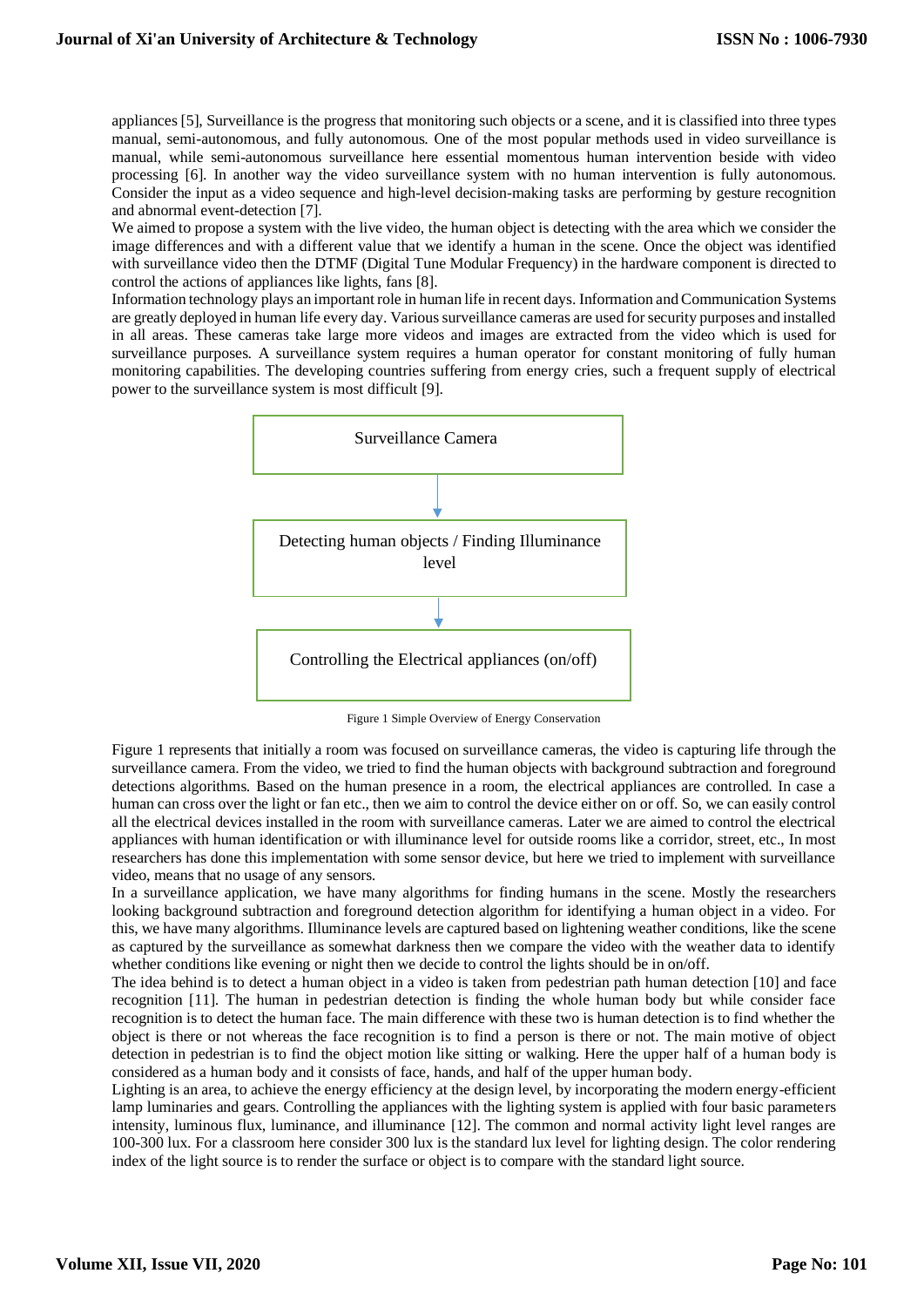In [13] an adaptive dimming scheme is based on a daylight pipe incorporated with indoor lighting and platform controlling has been analyzed and it shows significant energy savings. In another way [14] A estimation methodology for electrical energy consumption in an office with daylight and occupancy-controlled artificial lighting. In another method, an analysis of energy efficiency improvements for a school building has been discussed in [15].

# II. LITERATURE SURVEY

A background subtraction algorithm, he has done the modeling of background at each pixel position with single 3D Gaussian distribution. Once the background model is done, then pixel in the input frame deviates from the model is considered as a foreground pixel [16]. But a single Gaussian function is not a suitable model for an actual dynamic background. This will suitable for only small or gradual changes in a visual scene or else lighting whereas it is not recommended for large and immediate fluctuations in a visual scene. The system also expects only one user [17].

An adaptive GMM algorithm was proposed and it used to analyze the Gaussian mixture probability density. The decision will implicate with pixel-based subtraction if the pixel is appropriate to the foreground object or some background. The recursive method is applied for updating the parameter efficiently also select the components simultaneously for each pixel. The pixel-level approach was implemented for finding an object in a scene. Herewith focused to recover the problem sudden changes and lighting of a scene [18].

A method proposed for robust background subtraction which used in the adaptive dictionary learning and splitting approach. This method helps to learn the dictionary through sparse representation and efficient splitting method to detect a human object. It has been applied to the background finding the object with minimal reconstruction error using target objects. Generally, most of the sparse representation methods consider only the holistic representation didn't concentrate the full use of sparse coefficients. But this learning overcomes that facilitate the leads to the results of image and video restoration and classification [19].

An algorithm for foreground detection based on the improved codebook. In this, the linear transformation is used, the RGB color is converted into YCbCr color for reducing the illumination change and chromaticity convergent. Search the code words of each pixel values with YCbCr and ensure that foreground detection. Later remove the code words which are not accessed a long time in a scene and matched with the random abandon value method [20].

Introduce a new background algorithm by organizing a gradient-based edge detector called the second derivative in gradient direction filter. It uses four fundamental background subtraction techniques called frame difference, approximate median, running average, and running Gaussian average [21]. This algorithm provides good blob images, ANN recognition of human and non-human objects in a scene. The two-frame differencing method was proposed, to detect the moving region by using pixel differences on each successive frame in a video sequence. It was described with a motion region. After the classification of the motion region, it can be used as a template to track the object [22].

An efficient algorithm that single Gaussian is not a decent model for outdoor scenes, in which background pixel is modeled with a mixture of Gaussian. Also, it discussed that each pixel of an image is considered as a mixture of Gaussians and online approximation is used to update the models. Later the Gaussian distribution of the adaptive mixture model is evaluated for the background process. Also, this paper deals with stable, real-time tracking with clutter motions, lighting changes, and long-term visual changes in a scene [23]. We are mostly interested to examine the surveillance with the context of power grids that are monitored and controlled by surveillance applications. Monitoring applications are mainly used for object detection that deviates from normal behavior and rendering surveillance.

The environmental parameters that focused as motion, brightness, and temperature. ZigBee, WiFi, and Ethernet are used to establish communication with user and system components. Environmental sensors are used to measure the temperature, brightness, and motion environment. The power sensor measures the power consumption of electrical appliances. ZigBee technology provides the establishment of mesh networks. Raspberry pi is controlled and collects the entire sensor reading values to transmit the control server [24]. Building the energy performance with an artificial neural network to predict the heat and Cooling in the room and analyze optimize the energy performance [25]. The lighting control has been investigated with daylight illuminance. The experimental tests are carried out with university building labs and classrooms. In this EN 1532 standard is used for basic automation in energy efficiency. The impact of dimming lighting strategy is focused on daylight illuminance changes in the room [26].

The Ethernet and RF wireless technology are used to save energy in the classrooms. The systems mainly design with a power supply unit, microcontroller device, and wireless module. Microcontroller realizes the information between Ethernet and control nodes [27]. Many types of research are shown that energy conservations like fuzzy logic, software agent architecture, and neural networks. There are several algorithms are proposed to reduce the energy without affecting the impact of the user comforts [28]. The Passive Infrared Radio (PIR) sensor controls the electrical devices in the classroom when the students or staff presence was absent. If any of the students or staff enter into the classroom the energy is emitted from the body is focused by the Fresnel lens, then the PIR sensor is activated and the microcontroller act as a power-saving device [29].

The controller STC89X52, and the circuit board are focused on the classroom to save the energy. All the lamps in the room are controlled individually concerning the control signal. The camera in the classroom is to capture the video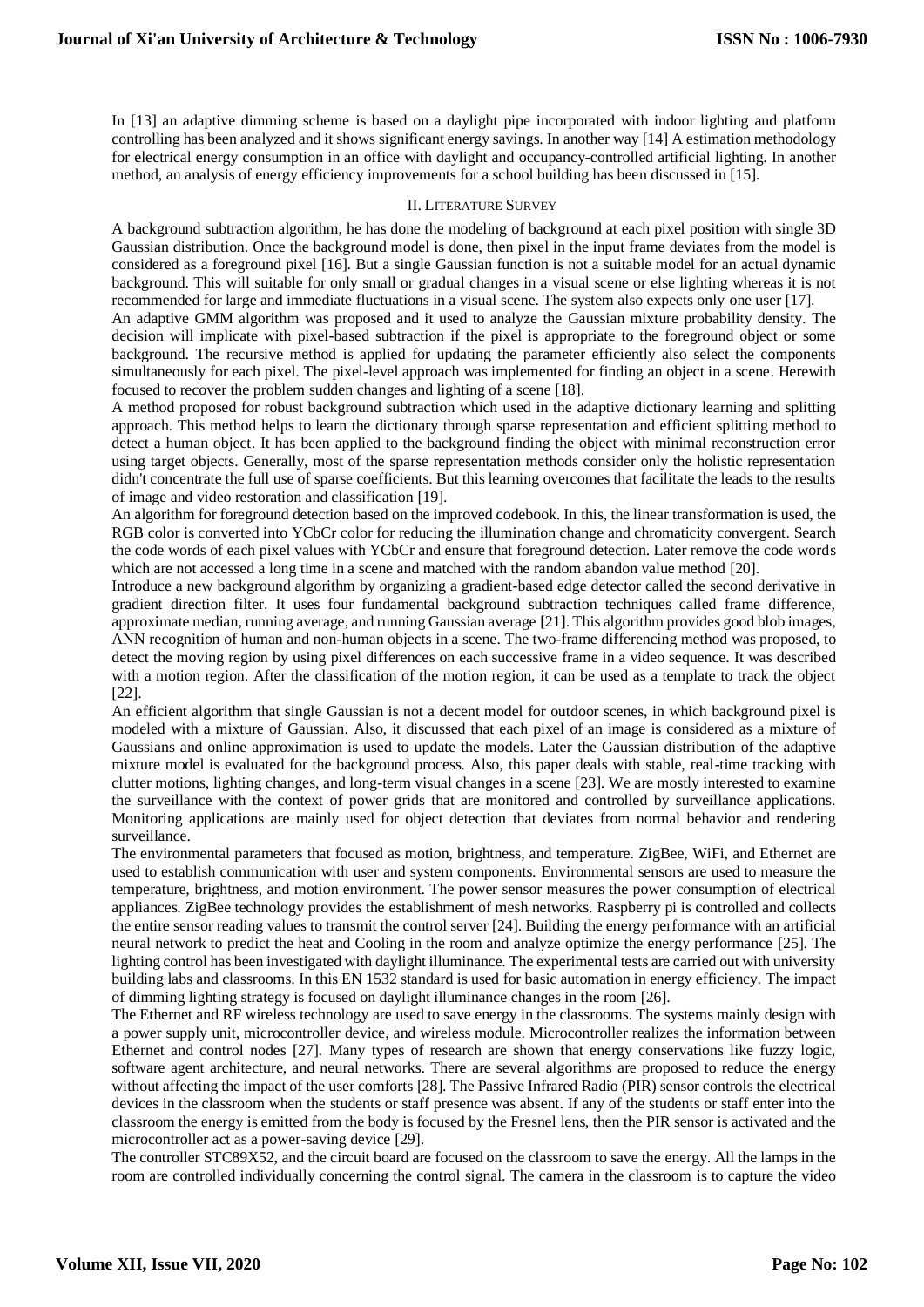and extract the images then apply a face recognition algorithm to process and identify the face [30]. Then the location of the image was identified, and the position lamp only controlled either on or off. Lighting control system are designed with fuzzy logic algorithms, the illuminance levels are calculated to control the classroom illuminance level origin at 250 lux. For this measurement control variables, parameters, and target-based conditions are used. The light sensor is measuring the illuminance level in the room. The fuzzy logic controller controls the lamp in the building with low-cost investment [31].

Reducing energy consumption is done by automatic system design. This design involved two models the human detection and activity quantization. Persons are identified through multiple registered image channels [32]. The activity is identifying the object movements at a time. The lighting was proposed that, the lighting level is accurately matched with actual needs allow saving the energy and human comfort. This system organized with HBES standards adopting a KNX System [33]. The light control of the classroom is built with schedule, daylighting, luminance control, and zoning. Count the number of faces in the video that capture surveillance cameras in the room, based on the human count the energy conservation process is initiated to start. This process includes relay switch, power supply unit [34]. Zig bee technology is a wireless technology consists of three modules zig bee module, sensor module, and microcontroller. The microcontroller controls the overall system and the sensor senses the light level like dark or bright surround the streetlight. The microcontroller intimates the action and status of streetlight control with ZigBee [35]. In this paper the electricity consumption by indoor illuminance level, room parameters, and indoor illuminance level were recorded and analyzed. The indoor illuminance level and electricity consumption are done by illuminance meter and power harmonic analyzer. The room parameter includes light transmittance, window area, internal reflectance, and a total area of internal surfaces [36].

### III. AN OVERVIEW OF AN ENERGY CONSERVATION SYSTEM

The Energy conservations system has done with three levels, Identifying the humans, analyzing illuminance level, Controlling the electrical appliances. Figure 2 shows that a simple operation on controlling the electrical appliances with the video sequence. In this, a video sequence is considered as input, the video consists of 25 frames per second. The video sequence is converted into frames, the resolution of the frame consists of 1280 X 720-pixel resolution. Next with the background subtraction algorithm, we find the humans present in the room, based on the human presence we aimed to control the electrical appliances in a room.

### *3.1 Identifying the humans-*

Single Walker human is subject to identification of the human randomly enter the classroom once at a time. In a realnumber sequence, one can use principal component analysis (PCA) to extract the features in a video. Feature extraction is applied in two different ways: sample and feature.



Figure 2 Simple model of proposed system

Multiple Walker Identification is many subjects that usually overlap and interfere with each other, making it difficult to extract feature sequences of each object. But in this paper, the exploit geometric advantages are a way of forming several non-overlapped sub detections- regions. Here, we use the terms of marginal and joint identification rates to describe multiple human recognition performance. The prototype system can trace humans simultaneously with two major scenarios. The multiple walker recognition problems apply to the theory of sub-detection-regions. It tolerates a standalone monitoring system to different illumination conditions, also a complement for conventional video human tracking and identification.

#### *3.2 Analysing illuminance level -*

In such a situation that, sometimes human is not present is not there also we need to control the electrical appliances. In a room or corridor, the human was found at a dark time then it is compulsory that to control the device is in on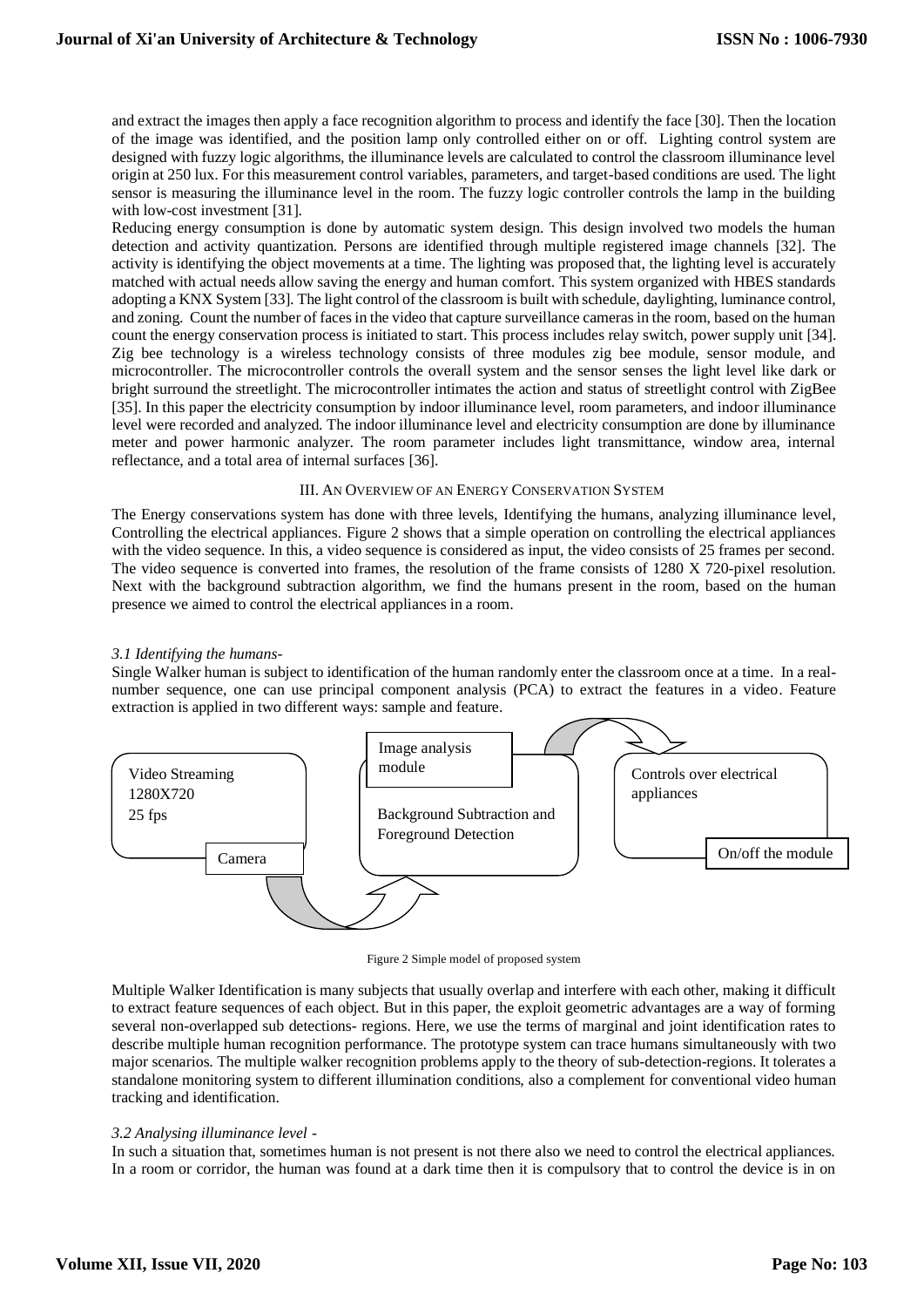condition. We propose that finding the illuminance level of the area is most or average to the darkness the appliances are to be the active condition.

#### *3.3 Controlling the electrical appliances -*

Finally, the electrical appliances (light, fan, etc.,) are controlled with DTMF circuitry. The video surveillance camera relates to DTMF circuitry and it triggers the appliances with the detection of human objects. In this module, generally, some researchers' users control the appliances with sensor devices, but our motive is that implement without sensors. So, we focused that taking a video through the surveillance camera and based on the light illuminance value and human presence to get on / off control over the appliances. Some of the surveillance technologies used for controlling the appliances are shown in Table 1.

Table -1 List of the surveillance technologies

| Sl. No. | Type              | <b>Technologies</b>     | <b>Examples of technique</b>                           |
|---------|-------------------|-------------------------|--------------------------------------------------------|
| 1.      | Visual            | <b>Video Imaging</b>    | Smart CCTV Infrared scanners, sonar imaging, thermal   |
|         | surveillance      | scanner                 | imaging, x-ray imaging, the radiation imaging          |
|         | Location          | Proximity sensing,      | <b>Proximity sensors, Image recognition algorithms</b> |
|         | tracking          | <b>Scene analysis</b>   |                                                        |
|         | <b>Ubiquitous</b> | <b>Triangulation</b>    | Triangulation algorithms Wearable digital media        |
|         | surveillance      | <b>Embedded sensors</b> |                                                        |

Table 2 shows that some of the sensors used for controlling the appliances.

| Table -2 List of sensors |                                              |  |  |
|--------------------------|----------------------------------------------|--|--|
| Sl. No.                  | <b>Sensor</b> type                           |  |  |
|                          | <b>Audio and acoustic sensors</b>            |  |  |
|                          | <b>Binary sensors</b>                        |  |  |
| 3                        | <b>Radio Frequency Identification (RFID)</b> |  |  |
|                          | <b>Heat Sensors</b>                          |  |  |
|                          | <b>Infrared Sensors</b>                      |  |  |
|                          | <b>PIR Sensors</b>                           |  |  |
|                          | <b>Radar Sensors</b>                         |  |  |
|                          | <b>X-rays Detectors</b>                      |  |  |

#### IV APPLICATIONS

It involves human detections in surveillance that may be used for person-specific identification in some scene, congestion analysis, and interactive surveillance with many cameras. In the surveillance environment, the main recognition of controlling the electrical appliances in classrooms in the universities and houses. Since the video-based surveillance systems are to detect doubtful events and be used to ensure safety for controlling the appliances.

# V. FINDINGS

As conclude with the literature survey many algorithms and methods are proposed to detect a human object in a scene and counting the numbers of persons in a scene. Background subtraction algorithm is applied to subtract the background and Gaussian Mixture Model is used to detect the foreground object and pixel-level approach was implemented to find the foreground object. Facing the problem that finding the sudden changes in a scene was recovered with 3D Gaussian Distribution.

The adaptive learning strategy is used for applying background subtraction to detect the human object. Codeword method RGB into YCbCr reducing the time to detect the human object. An Artificial Neural Network (ANN) algorithm classifies the human and non-human objects in a scene. The algorithm for pixel difference between frames is developed, and the single Gaussian method used for the above all algorithms are deals with finding the human object that captured with the surveillance camera in a room.

The energy-saving system was implemented with several sensors and circuitry all are deal with reducing the energy conservations. ZigBee technology and sensor are used to sense the environmental parameters like temperature, motion, and brightness. ANN is used for energy saving. EN1532 is identifying the basic automation, Radio Frequency technology and fuzzy logic are used.

Passive Infra-Red (PIR) sensor controls the electrical devices in the room and calculating the dimming level like dark and brightness is identified with fuzzy logic, face recognition algorithm calculates the human presence in a room. Involved activity recognition to control the appliances, HBES standards adopt the day-light values.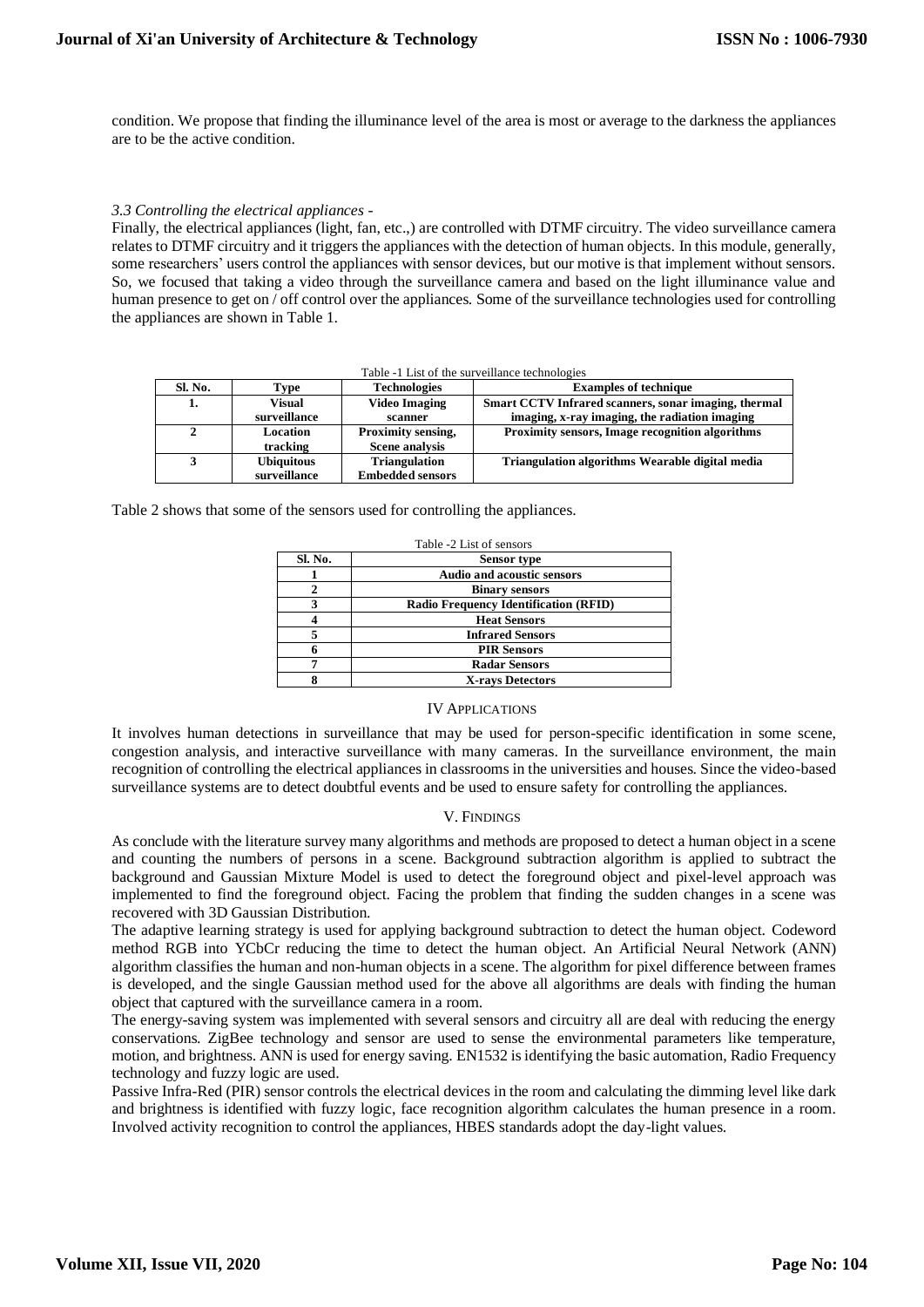#### VI CONCLUSION AND FUTURE WORK

The comparison and analysis involve minimizing the conservation of energy levels for home appliances. It illustrates that some optimization methods that can follow for energy conservation. This survey reflects that the use of power differs from many methods. It deals with the usage of an effective approach to power-saving. Also, it aims to overcome the drawbacks while facing sensors. This study expressed how the proposed method can be improved to realize energy-saving services in home appliances by involving different video processing methods. The proposed examples involve with many advantages: proper functioning of appliances, save energy and cost and benefit from the reduction of failure rates and downtime. We extend this work by exploring video processing with machine learning and sensors to recover the disadvantages faced with the reviewed algorithms. So, our new proposed work may increase the benefit to reduce energy conservation.

#### **REFERENCES**

- [1] Samoilov VB, Yoon YS, "Frequency response of multilayer pyroelectrics sensors", IEEE Transaction, Ultrason., Ferroelect., Freq. Contr., 45(5), pp.1246-1254, 1998.
- [2] Sekmen AS, Wilkes M, Kawamura K, "An application of passive human-robot interaction: Human tracking based on attention distraction", IEEE Trans. Syst., Man, Cybern. A, 32(2), pp.248–259, 2002.
- [3] Lee KC, Lee HH, "Network-based fire-detection system via controller area network for smart home automation", IEEE Transactions on Consumer Electronics, 50(4), pp-1093-1100, 2004.
- [4] Cabrer MR, Redondo RPD, Vilas AF, Arias JJP, Duque JG, "Controlling the Smart Home from TV", IEEE Transactions on Consumer Electronics, 52(2), pp-421-429, 2006.
- [5] Joon H, Choong Seon H, Seok Bong K, Sang Soo J, "Design and Implementation of Control Mechanism for Standby Power Reduction, Consumer Electronics", IEEE Transactions, pp-179-185, 2008.
- [6] Jinsoo H, Intark H, Kwang-Roh P, Serviceoriented powermanagement for an integrated multifunction home server, Consumer Electronics, IEEE Transactions on, 2007; 53: 204-208.
- [7] Prasanna S, Logeesan A, "Automated Intelligent Power Saving System and Security System", Advance in Electronic and Electric Engineering. 3(9), pp - 1167-1176, 2013.
- [8] M. S. K. Mishra, F. JTMCOE, K. Bhagat, "A survey on human motion detection and surveillance," International Journal of Advanced Research in Electronics and Communication Engineering (IJARECE), 4, 2015.
- [9] Misbah A, Imran A , Kaleem U , Iqbal K , Ayesha K, Awais A, "Energy Efficient Camera Solution for Video Surveillance", Center of Excellence in Information Technology Institute of Management Sciences (IMSciences) Hayatabad, Peshawar (Pakistan) (IJACSA) International Journal of Advanced Computer Science and Applications, 10(3), 2019.
- [10] P. Dollar, R. Appel, S. Belongie, P. Perona, "Fast Feature Pyramids for Object Detection," IEEE Trans. Pattern Anal. Mach. Intell.,36(8), pp. 1532–1545, 2014.
- [11] P. Viola, O. M. Way, M. J. Jones, "Robust Real-Time Face Detection", Int. J. Comput. Vis., 57( 2), pp. 137–154, 2004.
- [12]. M.A.Dalla Costa, L.Schuch, L.Michels, C.Rech, J.R. Pinheiro, G.H.Costa, "Autonomous Street Lighting System based on Solar Energy and LEDs", pp - 1143-1148, 2010.
- [13] Mathew, M, Kini, S.G. "Daylight analysis and enhancing strategies for a low rise office building in composite climate of India", In Proceedings of the 2017 IEEE International Conference on Circuits and Systems (ICCS), Thiruvananthapuram, India, pp. 21–25. 2017.
- [14] Larsen, O.K, Jensen, R.L, Antonsen, T, Strømberg, I. "Estimation methodology for the electricity consumption with daylight- and occupancycontrolled artificial lighting", Energy Procedia, 122, pp -733–738, 2017.
- [15] Delvaeye, R., Ryckaert, W., Stroobant, L., Hanselaer, P, Klein, R., Breesch, H. "Analysis of energy savings of three daylight control systems in a school building by means of monitoring", Energy Build, 127, pp - 969–979., 2016.
- [16] Wren, Christopher Richard, "Pfinder: Real-time tracking of the human body." IEEE Transactions on pattern analysis and machine intelligence 19.7, pp.-780 – 785, 1997.
- [17] Zivkovic, Zoran. "Improved adaptive Gaussian mixture model for background subtraction." Pattern Recognition, ICPR 2004. Proceedings of the 17th International Conference, 2. 2004.
- [18] Zivkovic, Zoran, Ferdinand van der Heijden. "Efficient adaptive density estimation per image pixel for the task of background subtraction." Pattern recognition letters, 27.7 , pp. 773-780 , 2006.
- [19] Luo, Yuhan, Hong Zhang. "Sparse Learning for Robust Background Subtraction of Video Sequences." International Conference on Intelligent Computing. Springer International Publishing, 2015.
- [20] H.Zhou, G.Su and X.Jiang, "Dynamic foreground detection based on improved Codebook model‖", The Imaging Science Journal, 64 (2), 2016.
- [21] Farah Yasmin Abdul Rahman, Aini Hussain, Wan Mimi Diyana Wan Zaki, Halimah Badioze Zaman, Nooritawati Md Tahir "Enhancement of Background Subtraction Techniques Using a Second Derivative in Gradient Direction Filter" Journal of Electrical and Computer Engineering, Article ID 598708, 2013.
- [22] A. J. Lipton, H. Fujiyoshi, R.S. Patil, "Moving target classification and tracking from real-time video", In Applications of Computer Vision, WACV'98. Proceedings, Fourth IEEE Workshop on, pp -8–14. IEEE, 1998.
- [23] C Stauffer, W Grimson, "Adaptive background mixture models for real time tracking", Proceedings of IEEE Computer Society Conference on Computer Vision and Pattern Recognition, 1999.
- [24] A.Alhamoud, Felix Ruettiger, A. Reinhardt, F.Englert, D.Burgstahler, D.Bohnstedt, C.Gottorn, R.Steinmetz "SMART ENERGY KOM: An intelligent system for energy saving in smart home" proceedings of the 3rd IEEE LCN International workshop on Global trends in Smart cities. ISBN 978-1-4799-3784-4, pp -685-692, 2014.
- [25] Ahmed J.Khalil, Alaa M.Barhoom, Bassem S.Abu-Nasser, Musleh M.Musleh, Samy S.Abu-Naser "Energy Efficiency Prediction using Artificial Network", International journal of academic pedagogical research, ISSN:2643-9603, 2019.
- [26] Aniela Kaminska, Andrzej Ozadowicz, "Lighting Control Including Daylight and Energy Efficiency Improvement Analysis", Energies, 11, 2166, 2018